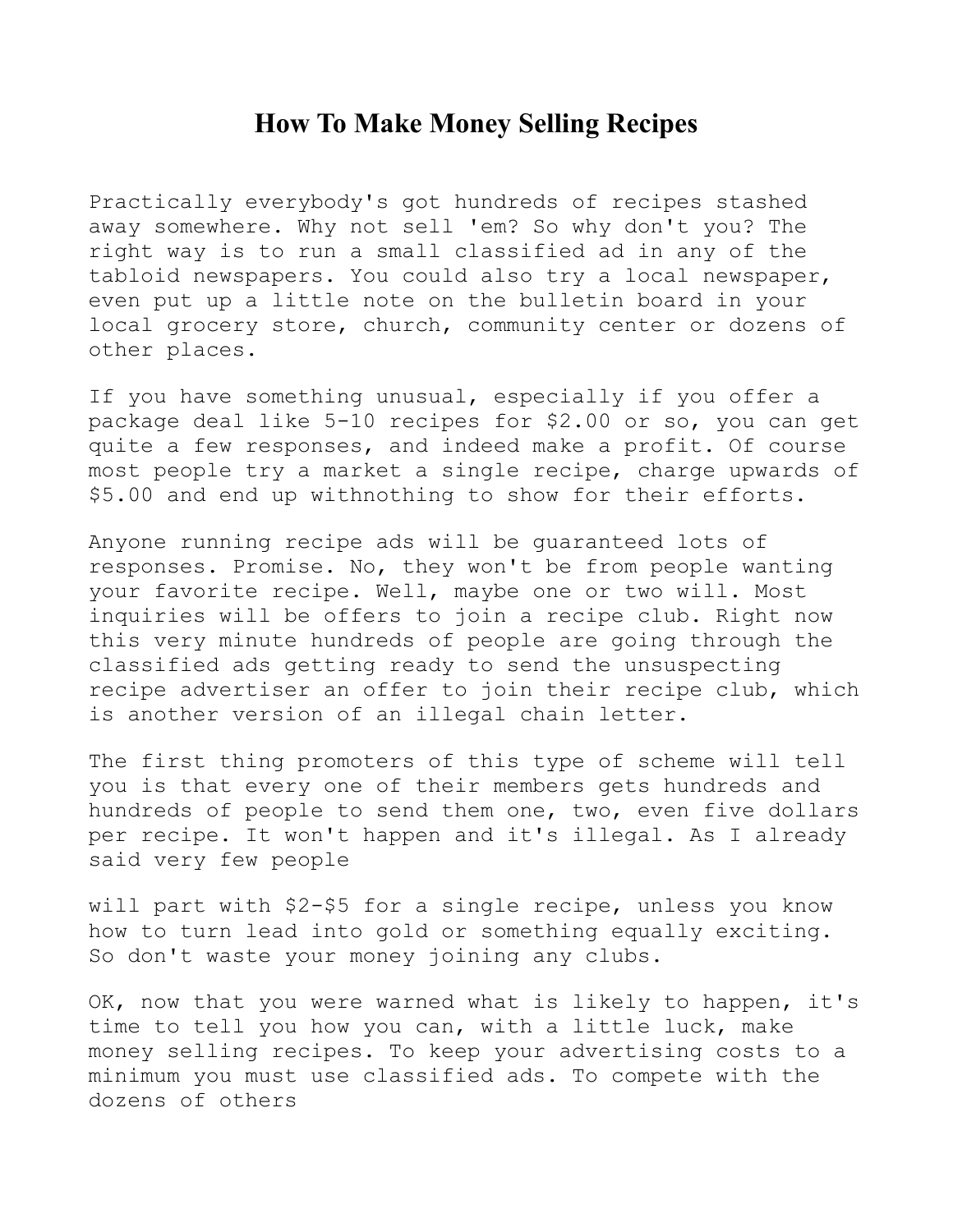offering recipes you have to grab the readers attention. I know of no one who reads classified ads. People just skim through them and stop if they see something interesting.

So the most important part of your classified ad must be the first three or four words Choose powerful words that make your potential customer excited enough to read the rest of your ad.

Note the difference between the two ads on the following page. It's the same recipe but the choice of words in the first is so bland that practically everyone will pass it up. The second should at least spark a bit of curiosity, and get your potentialcustomer to read the rest of your ad.

## **GRANDMA'S CHOCOLATE TORTE CAKE**

Delicious easily prepared dessert that your family will love. Send \$2 & SASE to Helen A. Smith, 1234 W. Cherry Lane Chicago IL 60629.

## **FOR CHOCOLATE LOVERS ONLY.**

Mouth watering sinfully delicious desserts. 5 tempting recipes you'll love. \$2 Smith, 1234 W. Cherry Chicago IL 60629.

Write and rewrite your ad to get maximum impact with the fewest possible words Not only will your ad be more effective, it will cost you a lot less to run it as well.

Note the all too common mistakes in the first ad. A single recipe for something that probably can be found in most cook books. Unnecessary words that cost extra money. Nothing left to the reader's imagination. The reader's probably thinking I could call up Aunt Betty and get her Chocolate Torte recipe, besides I owe her a phone call anyway. Such an ad will draw few if any responses.

The first ad implies the recipe is easy to prepare. Usually a fatal mistake in recipe ads. Either the potential customer will think "if it's so easy to fix... it isn't worth the \$2, or heck, I don't have the time prepare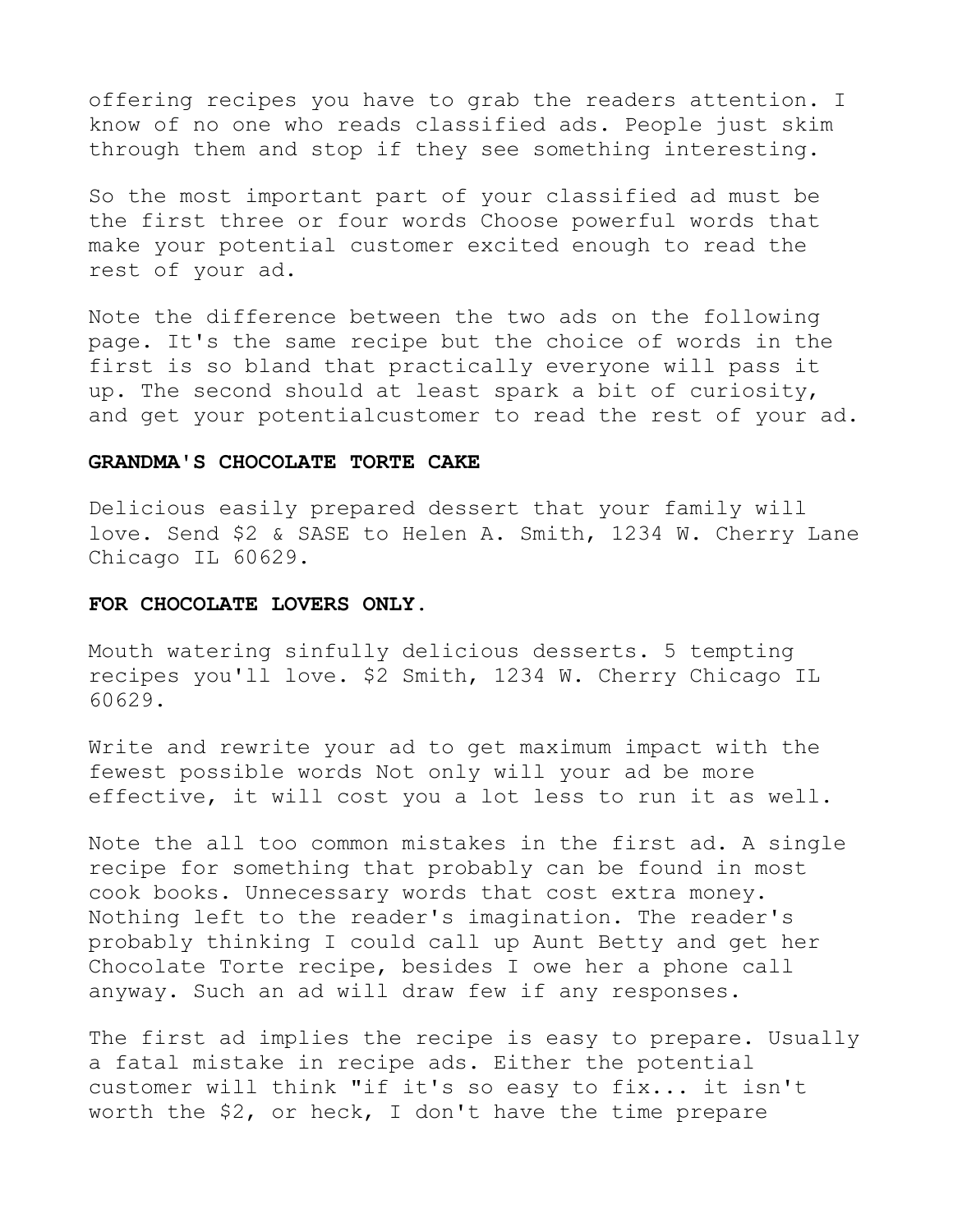anything elaborate, I think I'll pass. It's a lose/lose method. Don't use it!

Another mistake is saying your family will love it. The reader may be thinking "You don't know my family." What you should be doing is get the reader to think about what he likes in desserts, without bringing back any bad memories. Since there's no way to know what the reader of your ad likes, stick with general terms. The exception should be the ad's headline (the first three or four words) which should qualify a general type of recipe without getting to specific.

The second ad serves this purpose and also uses a little psychology. How many ads have you seen that say "Don't read this?" It's only human nature that you will want to read it all the more.

Using verbs to describe the desserts probably gets the reader's mind to thinking back to the last dessert he enjoyed, without causing him to remember a specific dessert he may not have liked at all.

Not telling exactly what recipes you'll get will peak curiosity if the price is right. Of course offering 5 different recipes for the same price others charge for one recipe will improve you response rate without really increasing your costs.

Eliminating unnecessary words not only makes the ad more readable, it saves money too.

Finally, don't come across as being cheap. Asking for a self addressed stamped envelope will turn off a lot of potential customers The whole purpose of your ad should be to get inquiries so you can sell additional items. Remember, a satisfied customer is likely to order from you again. The key to making money in mail order is repeat business

Everyone likes a "free gift" so include a bonus free recipe or two.